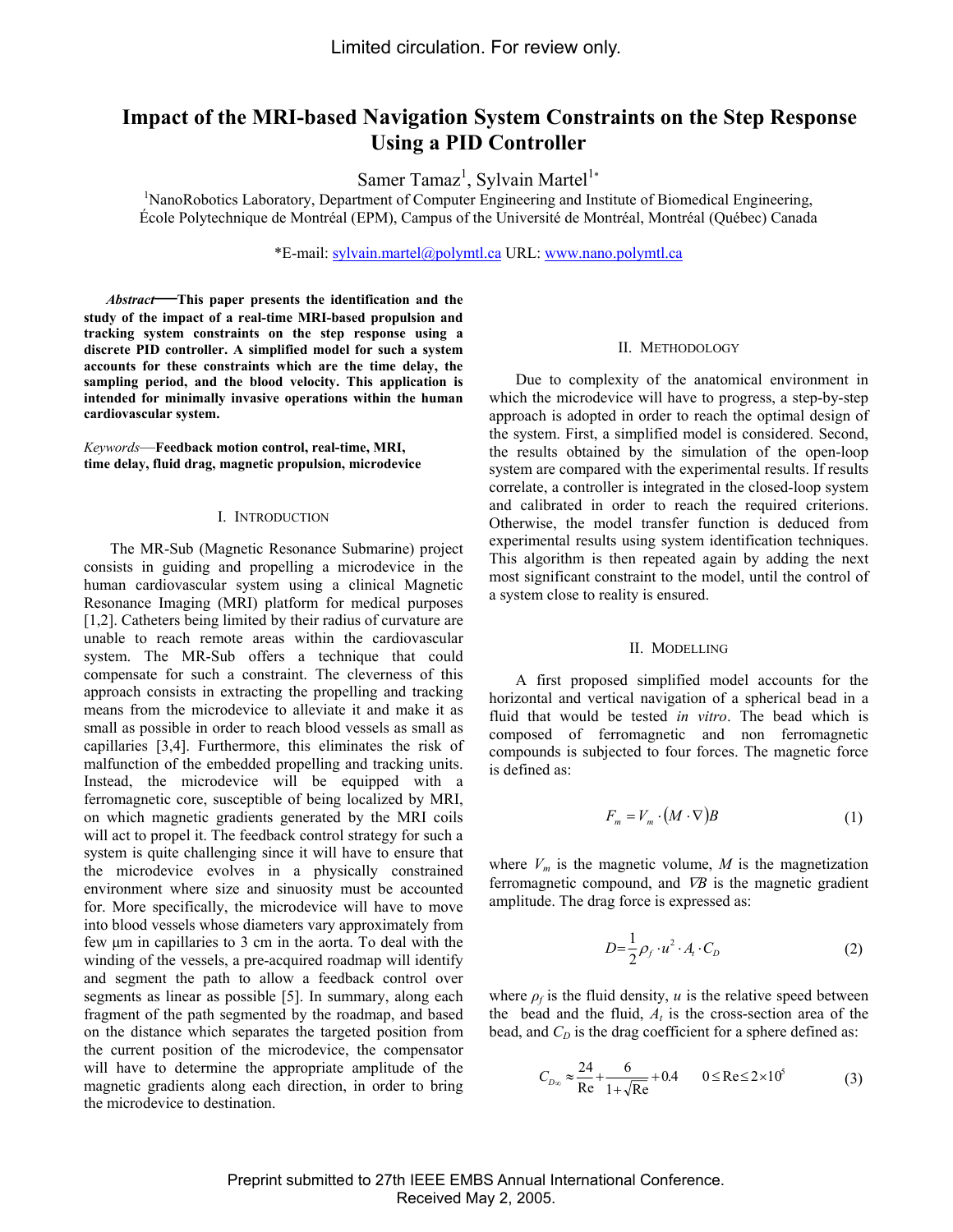In Eq. 3, *Re* is the Reynolds number defined as:

$$
Re = \frac{\rho_f u.d_t}{\mu}
$$
 (4)

where  $\mu$  is the fluid viscosity, and  $d_t$  the diameter of the bead. The infinite sign in Eq. 3 denotes that the expression ignores the presence of an enclosed environment in which the bead will progress. A constant fluid speed was considered. The buoyancy force:

$$
b = V_t \cdot \rho_f \cdot g \tag{5}
$$

where  $V_t$  is the total volume of the bead, and  $g$  is the gravitational constant. The weight of the bead is defined as:

$$
W = V_t \cdot (\rho_m + \rho_n) \cdot g \tag{6}
$$

where  $\rho_m$  is the mass density of the ferromagnetic compound, and  $\rho_n$  is the mass density of the non ferromagnetic compound of the bead.

The buoyancy force and the weight apply only to the vertical motion. Without loss of generality, friction forces generated between the bead and the enclosed environment bores are ignored here since a state of buoyancy is assumed. This state is ensured by the combination of the buoyancy force along with the upward magnetic force. The ferromagnetic compound used is the Permendur for its high saturation magnetization of 1.9496 x  $10^{-6}$  A/m whose density is  $8.12$  g/cm<sup>3</sup>. A non ferromagnetic compound of equal density and null magnetization is chosen to reflect the worst case scenario of the future microdevice. The opted volume of the bead is  $13.6 \text{ cm}^3$ , to be conformed to the characteristics of the bead that was used for the latest localization experiments. As for the fluid, the blood characteristics where chosen to reflect the cardiovascular environment. Its density is  $1.05$  g/cm<sup>3</sup> approximately and viscosity is 0.0035 P.

Besides these forces, six meaningful constraints related to the 1.5 T Siemens Avanto clinical MRI system (used for the experimental tests) have to be taken into account. First and foremost, the maximum peak-to-peak magnetic gradient is 80 to 90 mT/m along the horizontal axis, and 80 mT/m along the vertical axis. For simulation purposes, a maximum peak-to-peak magnetic gradient of 174 mT/m was assumed for the vertical axis, a value just enough to pull the bead upward in a null flow. Second, in order to avoid overheating of MRI gradient coils, a duty cycle of 10 ms ON / 2 ms OFF is considered. This is equivalent to 83 % of the available magnetic force with a 100 % duty cycle. Third, the estimated minimal time required by a novel positioning technique (developed in our laboratory) to apply a special pulse sequence (*tgpos*) in order to acquire the unidirectional dynamic position of the bead is 8 ms. Fourth, until now, it has not been proven that the gradients for positioning can be generated simultaneously with the magnetic propulsion gradients, therefore, the generation of the first gradients must be cancelled during the generation of the latter ones, and *vice versa*. This constraint is designated by the deadtime (*DT*). Fifth, the delay (*d*) is the sum of the required time to determine the coordinates of the position  $(t_{coord})$ , to perform the task of the controller  $(t_{cont})$ , and to convey the information between the different units of the system  $(t_{com})$ . These equates to an estimated delay of 12 ms where  $t_{com}$ predominates. Sixth, a maneuvering area of 40 cm in radius which delimits the homogeneity region of the MRI system must be respected.

## II. CONTROLLER

Initially, a PID controller with filtered derivative is selected for its simplicity and the ease to identify the impact of the forces and constraints on the system response. Its transfer function is expressed in Laplace transform as:

$$
K(s) = \frac{U(s)}{E(s)} = K_p \left( 1 + \frac{1}{T_i s} + \frac{T_d s}{1 + \frac{T_d}{N} s} \right)
$$
(7)

where U represents the command, E is the distance separating the targeted position of the bead from its current position,  $K_P$  is the proportional gain,  $T_i$  is the integration time,  $T_d$  is the derivative time, N is the fraction of command signal high frequency limiter of derivative action [6]. The digital transfer function of (5) is expressed by:

$$
K(z) = K_p \left( 1 + \frac{\frac{h}{K_i}}{z - 1} + \frac{N(z - 1)}{\left( 1 + N \frac{h}{K_d} \right) z - 1} \right)
$$
(8)

where the following z-transform is applied along with Euler's approximation methods [7]:

$$
K(z) = (1 - z^{-1})Z \Big[ L^{-1} \big[ K(s) / s \big] \Big]
$$
 (9)

To reduce the windup effect generated by the integral gain, a saturation block corresponding to the anti-windup was included. In (6), *h* denotes the sampling period for a proper feedback control that abide by:

$$
h \ge t_{\text{gpos}} + d \tag{10}
$$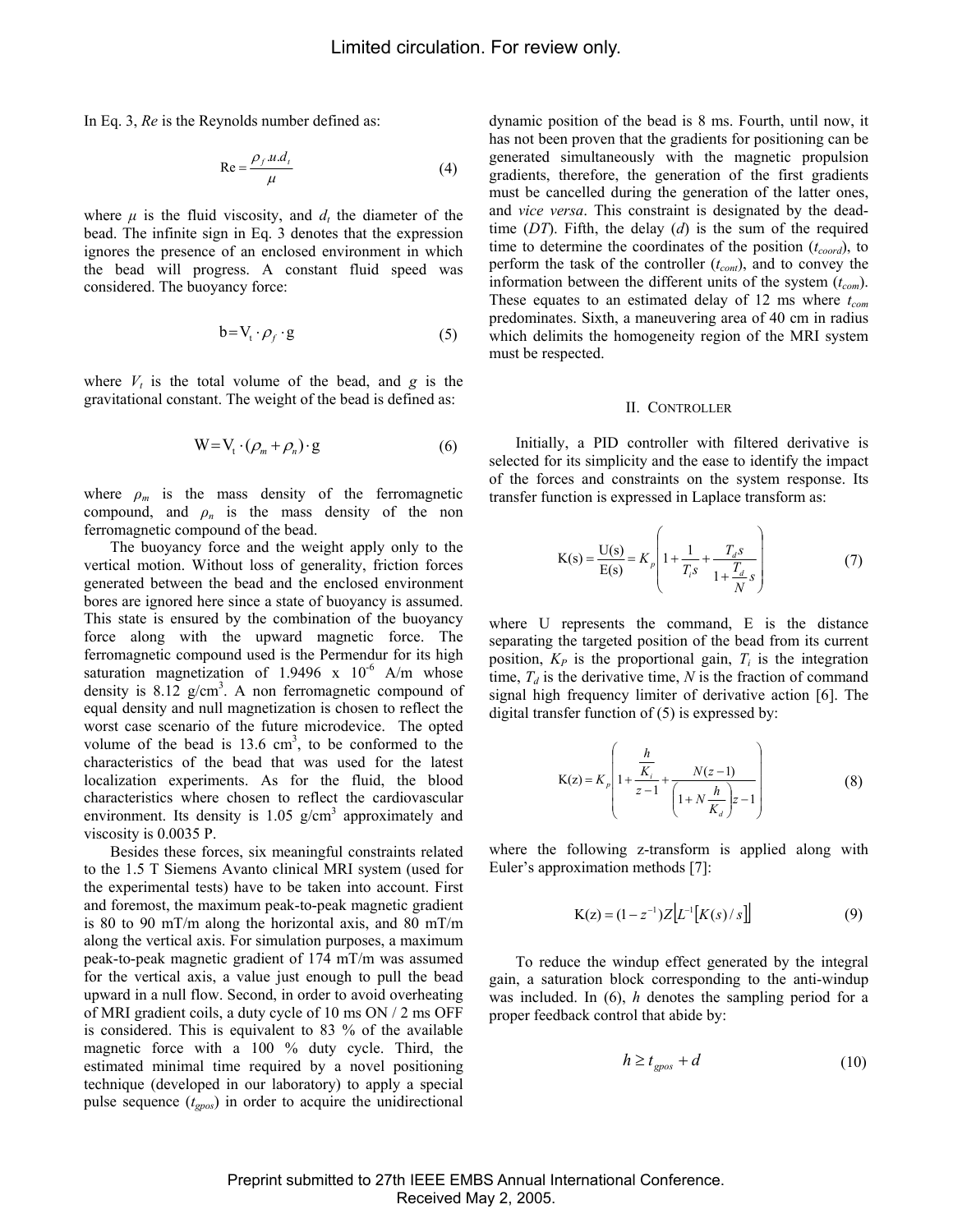A trial and error method [8] was used to tune the PID parameters based on transient step response specifications, and led to the following settings:  $K_p = 6.5$ ,  $T_i = 5$ ,  $T_d = 0.04$ , and  $N = 10$ . A target of 10 cm away from the starting point is chosen with the available physical constraints mentioned in the preceding section. This distance represents the fragment's distance determined by the roadmap. Although the importance of transient response specifications is not apparent for unidirectional path, these must be taken into account since they will be significant when dealing with 2D and 3D paths. Among the several specifications identified by [9], the steady state error  $(e_{ss})$ , the maximum percent overshoot (*MP*), the ripples (*rip*) peak-to-peak amplitude, and a reasonable rise time  $(t_r)$  where taken into consideration (enumerated by order of importance).

## III. RESULTS

When propelled from rest along the horizontal axis with a maximum magnetic gradient of 40 mT/m, the bead can sustain an opposite fluid speed of 39.8 cm/s approximately where only the duty cycle is being considered among the cited constraints. This speed value was determined through open-loop simulations using Matlab/Simulink. The results presented here were generated using a variable-step continuous solver along with an ode45 integration method. An automatic maximum step size was chosen since the processing time of the computer architecture discussed in [10] is currently unknown. Ripples of less than 1 µm in amplitude were ignored. In the presence of ripples, an average *ess* was computed. The Simulink block diagram of the discrete closed-loop control system is illustrated in Fig. 1.



Fig. 2. Maximum percent overshoot  $(M_P)$ , steady state error  $(e_{ss})$ , ripples *(rip)* peak-to-peak amplitude as a function of the delay of the step response, where  $d = 0$ , with duty cycle, without DT,  $v_f = 0$ ,  $h = 25$  ms, for a horizontal propulsion.



Fig. 1. Block diagram of the discrete closed loop control system.

## IV. DISCUSSION

 Fig. 4 depicts the impact of the fluid speed on the step response. A negative speed indicates that the bead is moving opposite to the direction of the flow to reach the target, whereas a positive speed indicates that the bead's direction is the same as the flow direction. That explains the absence of overshoot for negative speed, where the controller immediate reaction is tempered by the opposing flow direction. Fig. 2, shows that as the delay gets closer to the sampling frequency, the step response is drastically deteriorated. By comparing Fig. 2 to Fig. 3, it can be inferred that, as the delay is increased, the *DT* accelerates the emergence of the response deterioration. Fig. 5 emphasizes the importance of the sampling period which is the parameter that must be determined by the control designer to reach an optimal navigation. The results for the vertical positioning were not included here since they correlate with those of horizontal positioning. This correlation is foreseen since the additional forces considered vertically are linear.



Fig. 3. Maximum percent overshoot  $(M_P)$ , steady state error  $(e_{ss})$ , ripples *(rip)* peak-to-peak amplitude as a function of the delay of the step response, where  $d = 0$ , with duty cycle, with DT,  $v_f = 0$ ,  $h = 25$  ms, for a horizontal propulsion.